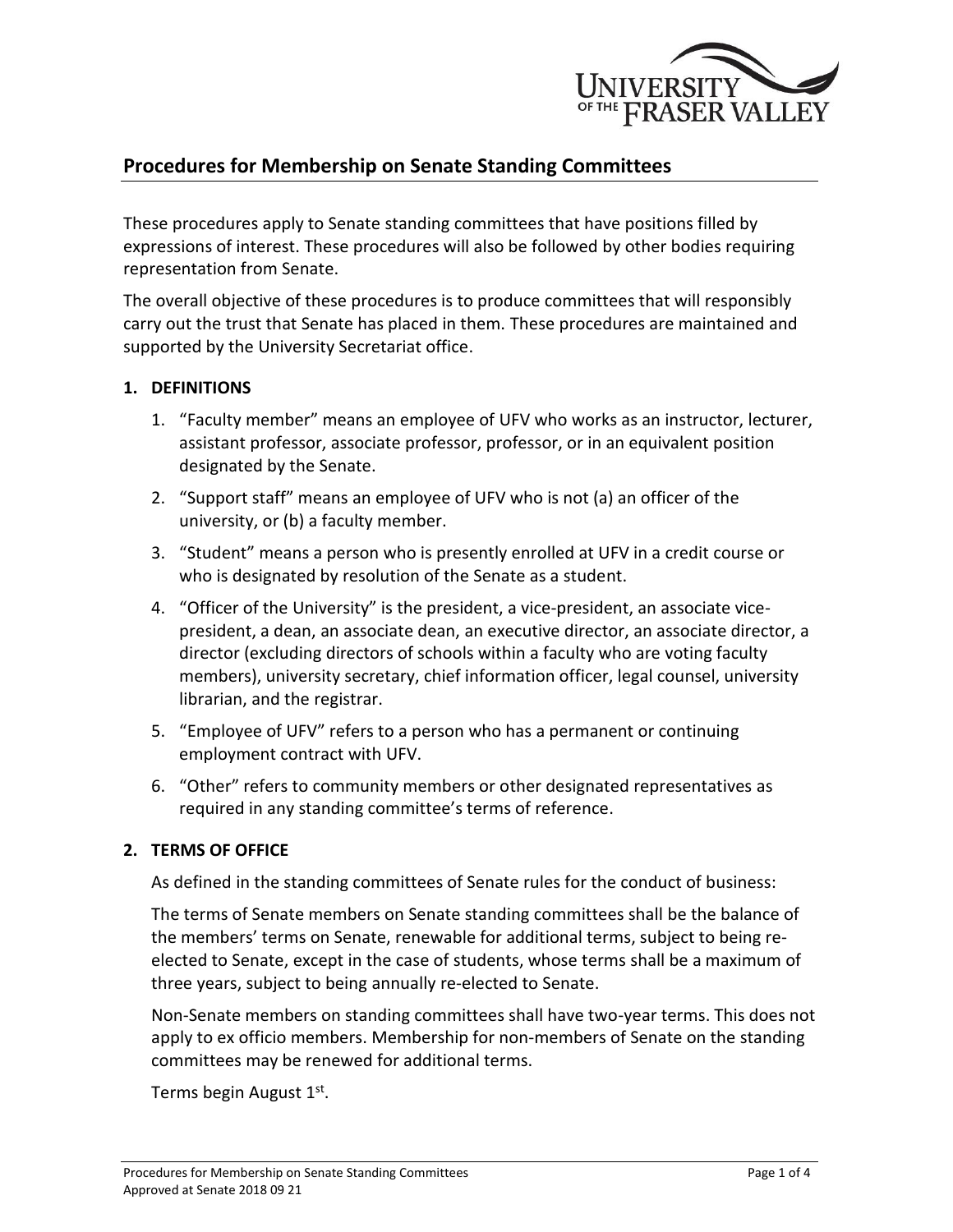# **2.1. Persons not eligible**

The following persons are not eligible to be or to remain as members of a Senate standing committee:

- A person who is a member of a Board or Senate at another post-secondary institution.
- A member of a Senate standing committee who ceases to be eligible during his or her term of office immediately ceases to be a member of the Senate standing committee.

# **3. PROCEDURES FOR EXPRESSIONS OF INTEREST**

The call for expressions of interest will be open for three weeks. If no expressions of interest are received, the call may be extended for two weeks. If no expressions of interest are submitted during the second call, the call will remain indefinitely extended until an expression of interest is received and accepted.

#### **3.1. Annual call for expressions of interest**

A notice of the regular annual call for expressions of interest shall be widely distributed.

#### **3.2. Order of priority for expressions of interest**

3.2.1. Faculty positions:

Expressions of interest will first be sought from faculty members of Senate for membership on standing committees.

Expressions of interest will then be sought from non-Senate faculty members.

### 3.2.2. Staff positions:

Expressions of interest will first be sought from staff members of Senate for membership on standing committees.

Expressions of interest will then be sought for non-Senate staff.

3.2.3. Student positions:

Expressions of interest will first be sought from student members of Senate for membership on standing committees.

Expression of interest will then be sought from non-Senate undergraduate and graduate students.

3.2.4. Other positions:

Expressions of interest will be sought from community and other designated representatives for membership, as set out in the standing committee's terms of reference.

Candidates who are not members of Senate will be required to submit an expression of interest form, including the accompanying information sheet.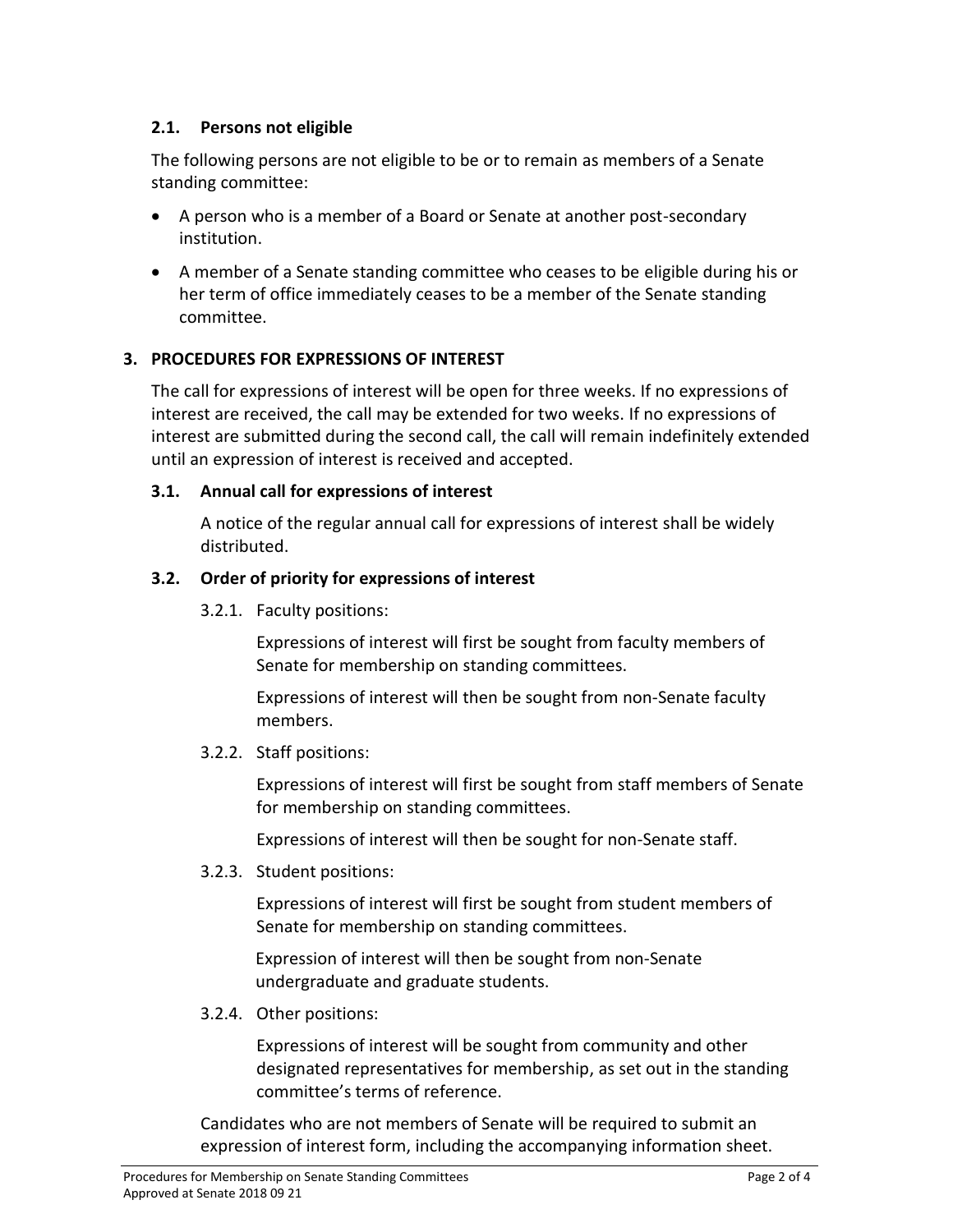### **3.3. Recommendations**

- 3.3.1. Expressions of interest from Senate members will be reviewed at Senate where final recommendations for membership on standing committees will be made.
- 3.3.2. Expressions of interest from non-Senate members will be reviewed by the Senate Governance Committee (SGC) who will then recommend nominees to Senate for approval. The following guidelines will be used:
	- SGC is responsible for ensuring the broadest possible base of representation, given the available pool of nominees;
	- SGC will make every effort to ensure that committee composition considers the experience and interest of candidates and the diversity of disciplines at the University;
	- Notwithstanding the guidelines outlined above, SGC must exercise its best judgment, and do so with consideration of the best interests of UFV;
	- SGC will provide a report to Senate with its recommendations for membership on standing committees.
- 3.3.3. Additional nominations may be submitted on the floor by members of Senate. To be considered, nominees must agree to stand for nomination.

# **4. PROCEDURES FOR VACANCIES**

Upon identification of a vacancy, the chair of the standing committee will notify the Secretariat office. (Attendance requirements for the standing committees are specified in the Rules for the Conduct of Business).

If three or fewer months are remaining in the term of office, the position will remain vacant until the regular call for expressions of interest is made. Otherwise, the list of candidates who had expressed an interest in the committee when the original appointments for that term were made, may be canvassed to identify a replacement to recommend to Senate for approval.

If there are no suitable candidates, the following procedures will be carried out in a timely manner:

### **4.1. Order of Priority for expressions of interest**

4.1.1. Faculty vacancies:

Faculty members of Senate will be given priority for vacant positions.

If no expressions of interest are received at Senate, expressions of interest will be sought from non-Senate faculty members.

4.1.2. Staff vacancies:

Staff members of Senate will be given priority for vacant positions.

If no expressions of interest are received at Senate, expressions of interest will be sought from non-Senate staff.

4.1.3. Student (undergraduate or graduate) vacancies: